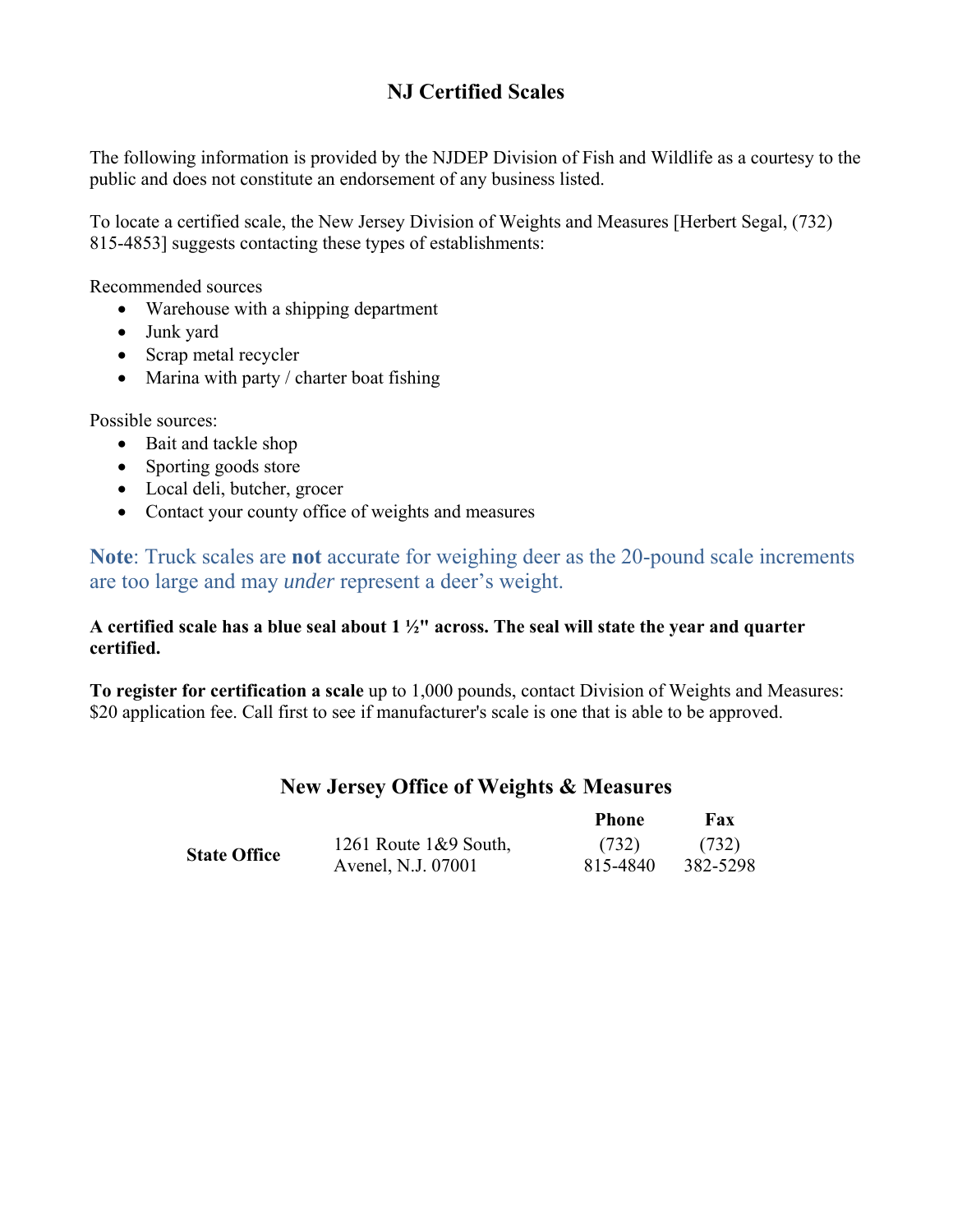# **New Jersey Certified Scales by County**

### **Burlington County**

Red Lion Metals, Inc. 51 Old Red Lion Rd. Southampton, NJ 08088 (609) 859- 8714

## **Hunterdon County**

Dept. of Weights and Measures: (908) 788-1249

Penwell Mills Feed and Grain Lebanon, NJ (908) 689-3725

Game Butchers 1221 Rt. 31, Lebanon, NJ 08833 (908) 735-4646

N.J. Division of Fish and Wildlife Clinton WMA 141 Van Syckels Rd. Hampton, NJ 08827 (908) 735- 8793 *Call first.* 

## **(Close proximity to Hunterdon County)**

Easton Iron and Metal 1100 Bushkill Drive Easton, PA 18042-1437 (610) 250-6300 Glad to weigh for hunters; no charge

# **Mercer County**

Scarpati's 1300 New York Ave. (new location as of 2008) Trenton, NJ 08690 609-396-7040

# **Middlesex County**

Federal Metals and Alloys 4216 So. Clinton S. Plainfield, NJ 07080 908-756-0900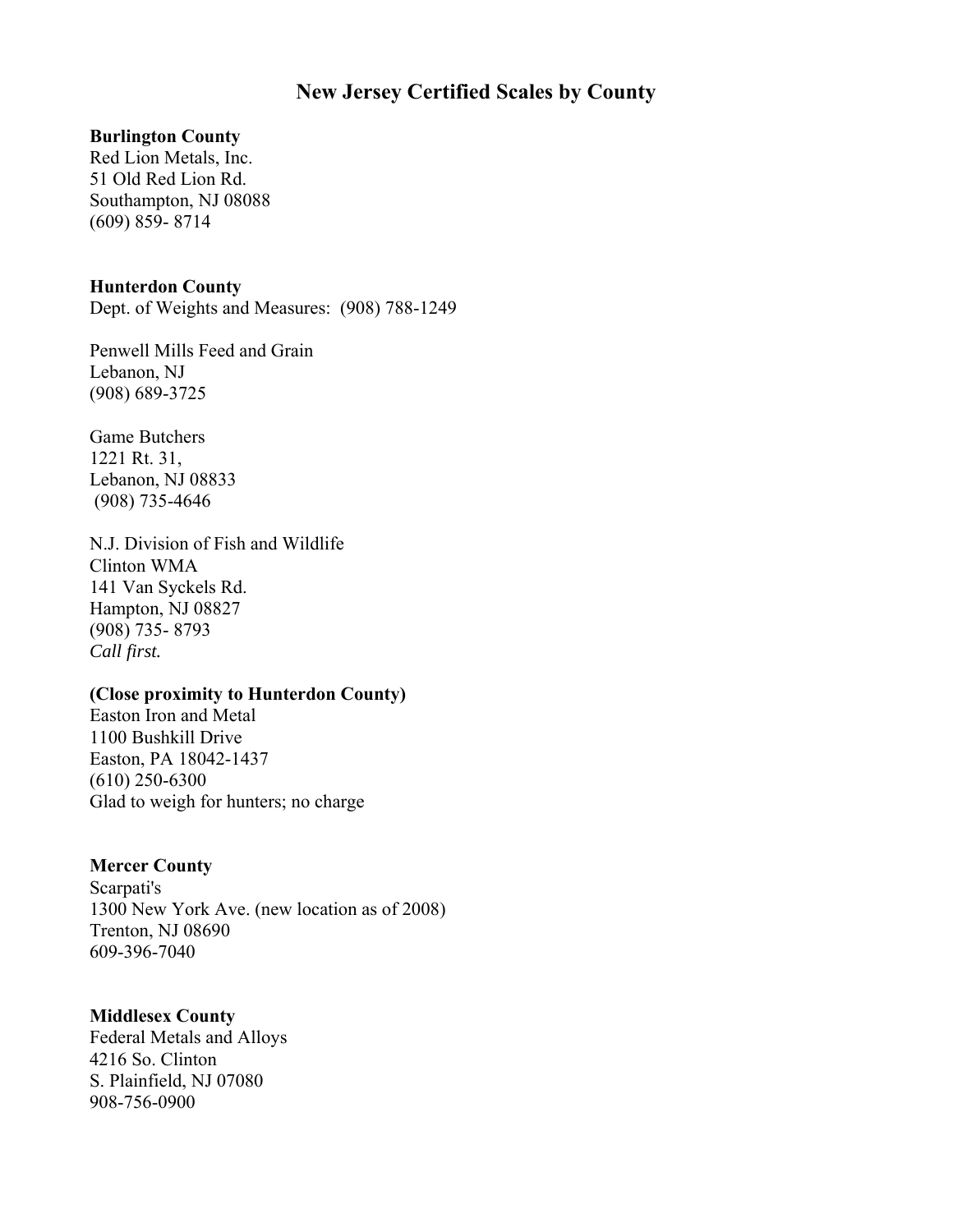#### **Monmouth County**

Fisherman's Den Belmar Marina (License agent) Belmar, NJ 732-681-5005 Tom Palmisano or Chip

Southside Marina 311 Channel Dr. Pt. Pleasant Beach, NJ 08742 (732) 892-0388 Two scales: 60# max.; 600# max.

## **Morris County**

Conklin Farm River Rd. Montville, NJ 07045 ONLY *through* October 31. *Call first*: Mike Como, (973) 886-5068

Dan Como & Sons 3 Como Ct. Towaco, 07082 ONLY *after* October 31. *Call first* (973) 263-0440, 7 a.m. - 5 p.m.

## **Ocean County**

Clayton Concrete, Block, Sand http://www.claytonco.com/information/locations Check the many NJ locations; call ahead to verify that deer would be accepted to weigh

Munro's Marina 124 E. Anchor Drive Mystic Island, NJ 08087 (609) 296-8202

#### **Salem County**

Lou's Place (butcher) Lou Cassaday 365 Monroeville Rd. Monroeville, NJ 08343 (856) 358-2802  $4 - 10$  p.m.